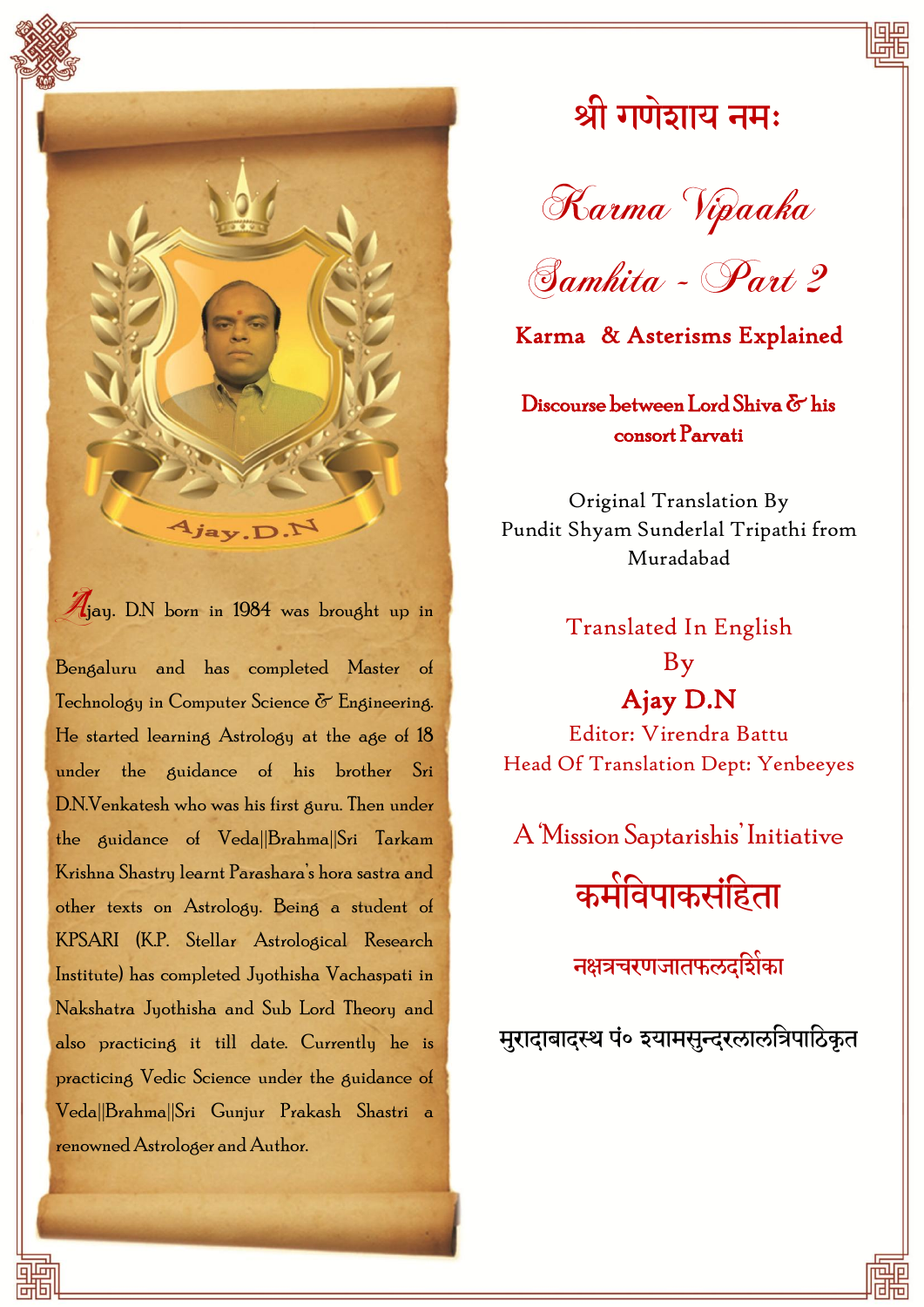अथ पञ्चमोऽध्याय॥५॥

### Chapter 5

#### ईश्वर उवाच॥ अथातः संप्रवक्ष्यामि नक्षत्रतुरगस्यतु।

#### तृतीयस्य ततो देवि प्रायश्चित्तमतः श्रणु॥१॥

*||Lord Shiv says||*

*Listen Devi, I am now going to tell you about the atonements to be performed for the native born in Aswini Nakshatra 3rd Paada (Quarter).||1||*

## अयोध्यापुरतो देवि दक्षिणे पूर्वदिग्गते।

## नारयणपुरे रम्ये राजपुत्रोऽभवत्तदा॥२॥

*Aswini 3rd paada native in his previous birth was son of a king (Prince) who was staying in a Beautiful city called Naaraayana Pura which is towards South of Ayodhya in the Eastern part (i.e in South-East direction or Aagney Disha).||2||*

#### स्वकमेनिस्तो दान्तः प्रजपोषणतत्परः।

### नामतश्चलसिंहेति तस्य पत्नी प्रभावती॥३॥

*He was very prompt in fulfilling his deeds, self-restraint and was giving utmost importance in looking after the people in the city. Chola Simha was his name and his wife was Prabhavati.||3||*

## तस्य मित्रं द्विजोऽप्येकः स्वकर्मपरिवर्जितः।

#### एकदा मृगयां यातो राजपुत्रः सब्राह्मणः ॥४॥

*Chola Simha had a friend who was a Brahmin and was not performing any of his daily rituals and religious deeds. Once Chola Simha and his Brahmin friend went for hunting in the nearby forest.||4||*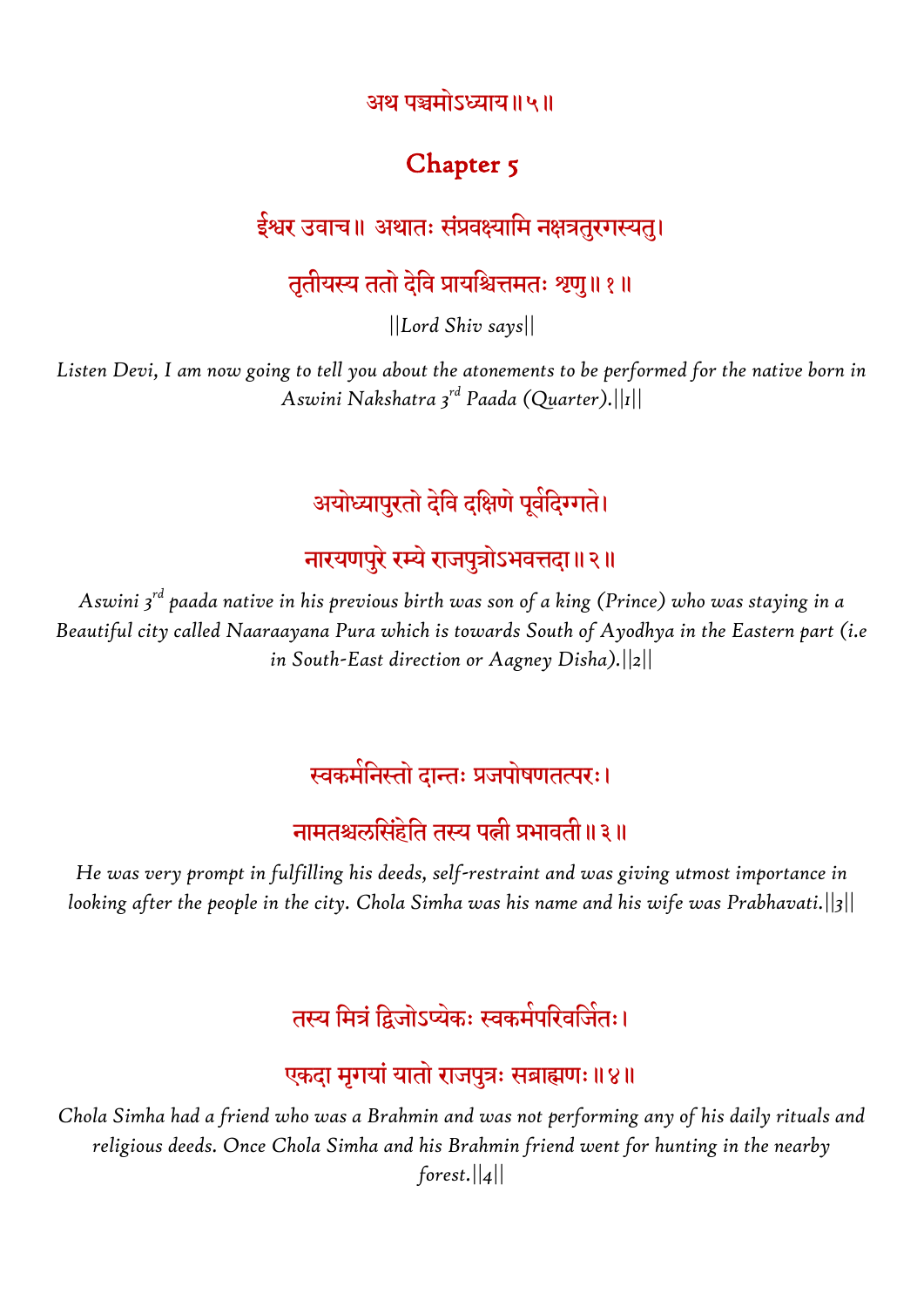## मृगं हत्वा वरारोहे जग्मतुगेहने वने।

## मांसस्य देवि भागाथँ कलहो हि महानभूत्॥५॥

*A wild beast came across and was killed by them. They took the killed animal and went deep into the forest. Meanwhile, Devi, they fought for their rightful share in the animal meat.||5||*

## ततः स ब्राह्मणो दुष्टः कोधेनेवापि च द्विषन्।

### मरणं तस्य भो देवि बभूव गहने वने॥ ६॥

*The Brahmin got furious and raged with anger and was killed in the dense forest.||6||*

## ततश्चिन्तापरीतात्मा राजपुत्रो गृहं ययौ।

## गृहे च कारयामास तस्य कर्म यथाविधि॥७॥

*Chola Simha felt sad with what had happened to his Brahmin friend and returned home distressed. After coming home he performed Apara Karma*<sup>1</sup> *(funeral rites) to his friend.||7||*

## ततो बहुगते काले प्रयगे मकरे मुदा।

## श्वारीरं त्यक्त्वान् देवि भायेया सहितस्तदा॥८॥

*Days passed by but Chola Simha was still heavy Hearted and with his wife went to Prayaag. On an auspicious day of Makara Sankranti*<sup>2</sup> *in Prayaag Chola Simha blissfully decided to cast out his body and did the same together with his wife.||8||*

## स्वर्गं भुक्त्वा युगान् सप्त ततः पुण्यक्षये सति।

### मत्यंलोकेऽभवज्जन्म धनधान्यसमन्वितः ॥९॥

 $2$ The day when the Sun ingress Makara Rashi or Zodiac sign Capricorn, Winter Solstice, which normally occurs in the month of January.

**<sup>.</sup>**  $^{\rm 1}$ The religious rituals that have to be performed after the death of a person also called as "Preta Karma".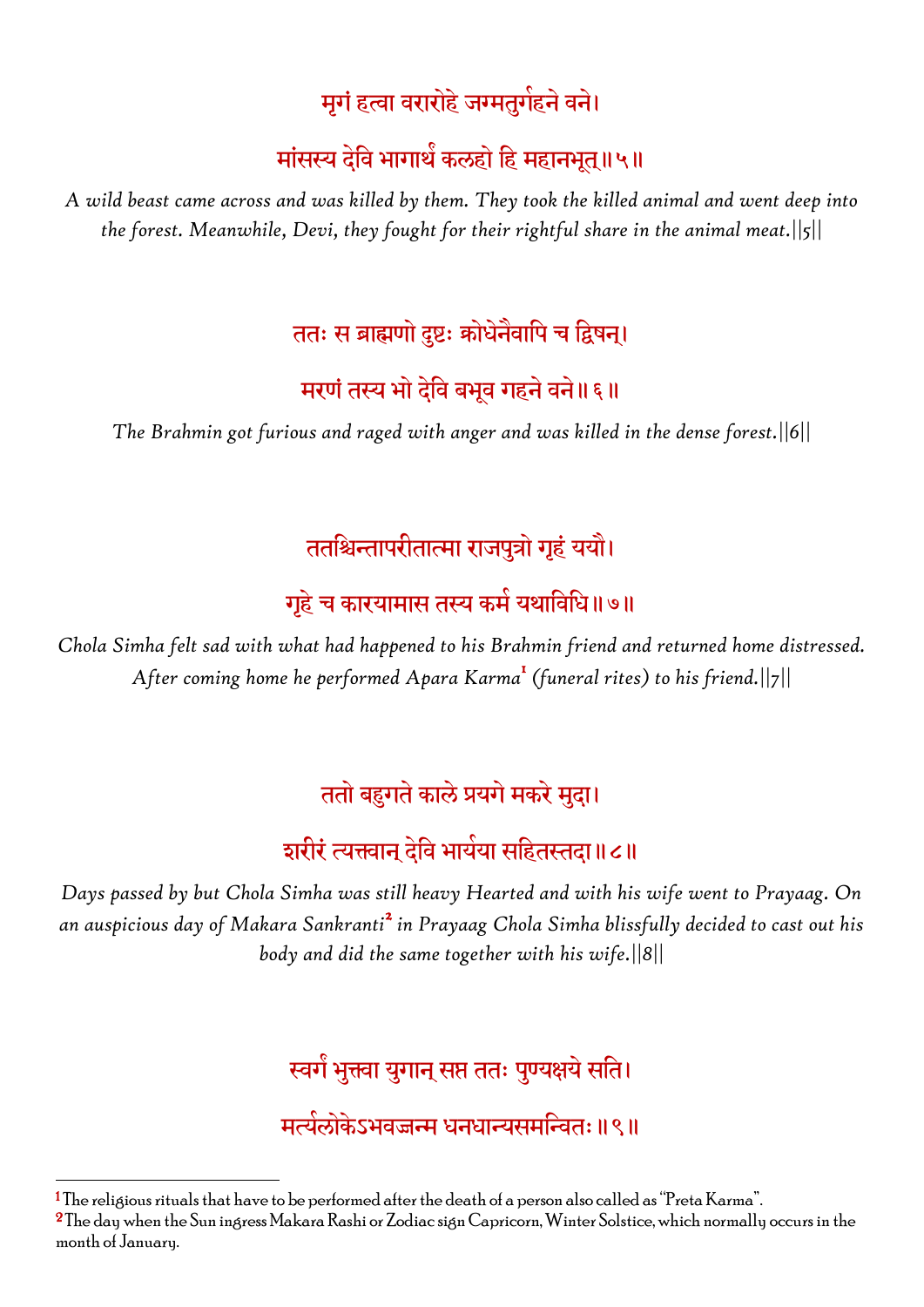*After death, in Swarga loka both enjoyed all kinds of pleasures and comforts for 7 Yugas, after that both took birth on this Earth and were blessed with richness and comforts.||9||*

## भार्यया सहितो देवि मध्यदेशे वरानने।

## पुत्रो न जायते देवि पूर्वकर्मविपाकतः ॥ १०॥

*Hei Devi, because of his past life deed of killing a Brahmin he is issueless in this incarnation ||10||*

## ब्रह्महत्याफलेनैव मृतवत्सोऽपि वा भवेत्।

## तस्य शुद्धिं प्रवक्ष्यामि यतः पुत्रः प्रजायते॥ ११॥

*and because of Brahmahatyaa Dosha his wife will deliver dead children*<sup>3</sup> *. To be freed from all these karmas and to beget children he has to perform following atonement.||11||*

## तदुद्देशेन कत्तेव्यस्तडागो वापिका पथि।

## हरिवेंशश्रवणं देवि विधिपूर्वमतः शिवे॥ १२॥

*Listen Parvati, He will be freed from Brahmahatyaa Dosha by constructing reservoir, wells etc. Then need to recite Harivamsha Purana||12||*

## दश गावः प्रदातव्याः स्वणेयुक्ताः सहाम्बराः।

## एवं कृते न सन्देहो वंशस्तस्य प्रजायते॥१३॥

*and donate 10 cattle's decorated with gold ornaments and cloths. On requital, the couple begets children and the lineage will continue,||13||*

## सा स्त्री स्यात्सुखिनी देवि सत्यमेव न संशयः।

 $\overline{a}$  $3$  The husband killed a Brahmin but even wife will suffer and give birth to dead children, karmas are interconnected.  $-$ SA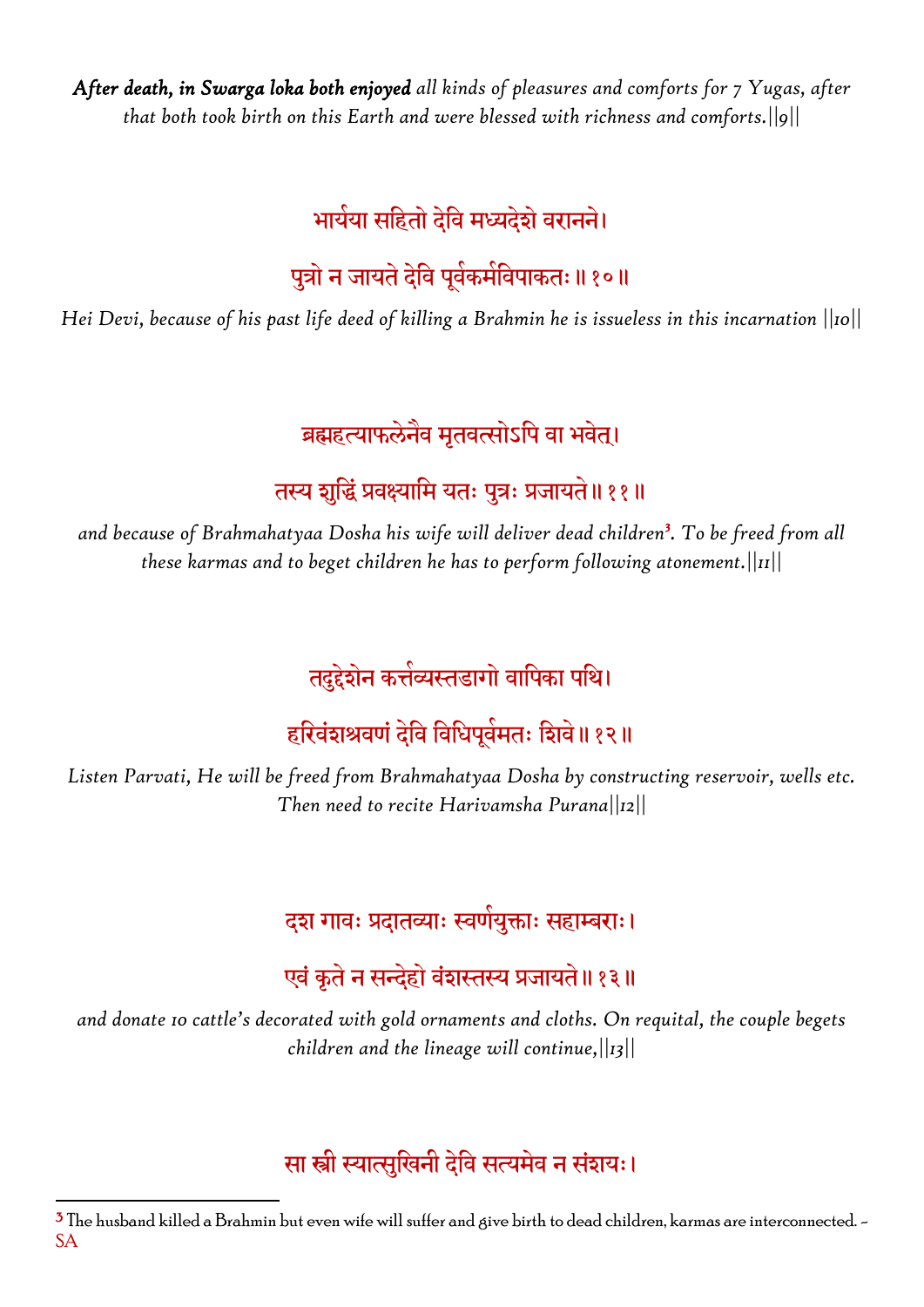#### काकवन्ध्यात्वमुक्ता स्यात् मृतवत्सा सुखावहा॥१४॥

*they will be happy and will enjoy all comforts in their life without any doubt. His wife will be freed from Kakavandya Dosha.||14||*

## व्याधिनाशो भवेद्देवि नात्र कार्या विचारणा॥१५॥

*and also get relieved from diseases without any doubt.||15||*

इति श्रीकमेविपाकसंहितायाम् अश्विनीनक्षत्रतृतीयचरणप्रायश्चित्तकथनं नाम पञ्चमोऽध्यायः॥५॥

Iti Srikarmavipaaka samhitaa Aswini nakshatra triteeya charan praayaschittakathanam naama Panchamodhyaayaha ||3||

Thus ends the 5<sup>th</sup> Chapter of Karma Vipaaka Samhita containing Atonement's for Aswini 3<sup>rd</sup> Charan.

अथ षष्ठोऽध्यायः ॥ ६ ॥

## Chapter 6

#### चतुर्विधपुत्रलक्षणम्

Progeny (Son) of 4 distinctive natures

घिव उवाच।

||Lord Shiv says||

श्रणु देवि वरारोहे नृणां कमेविपाकजम्।

तदहं संप्रवक्ष्यामि यथाकमोनुसारतः॥ १॥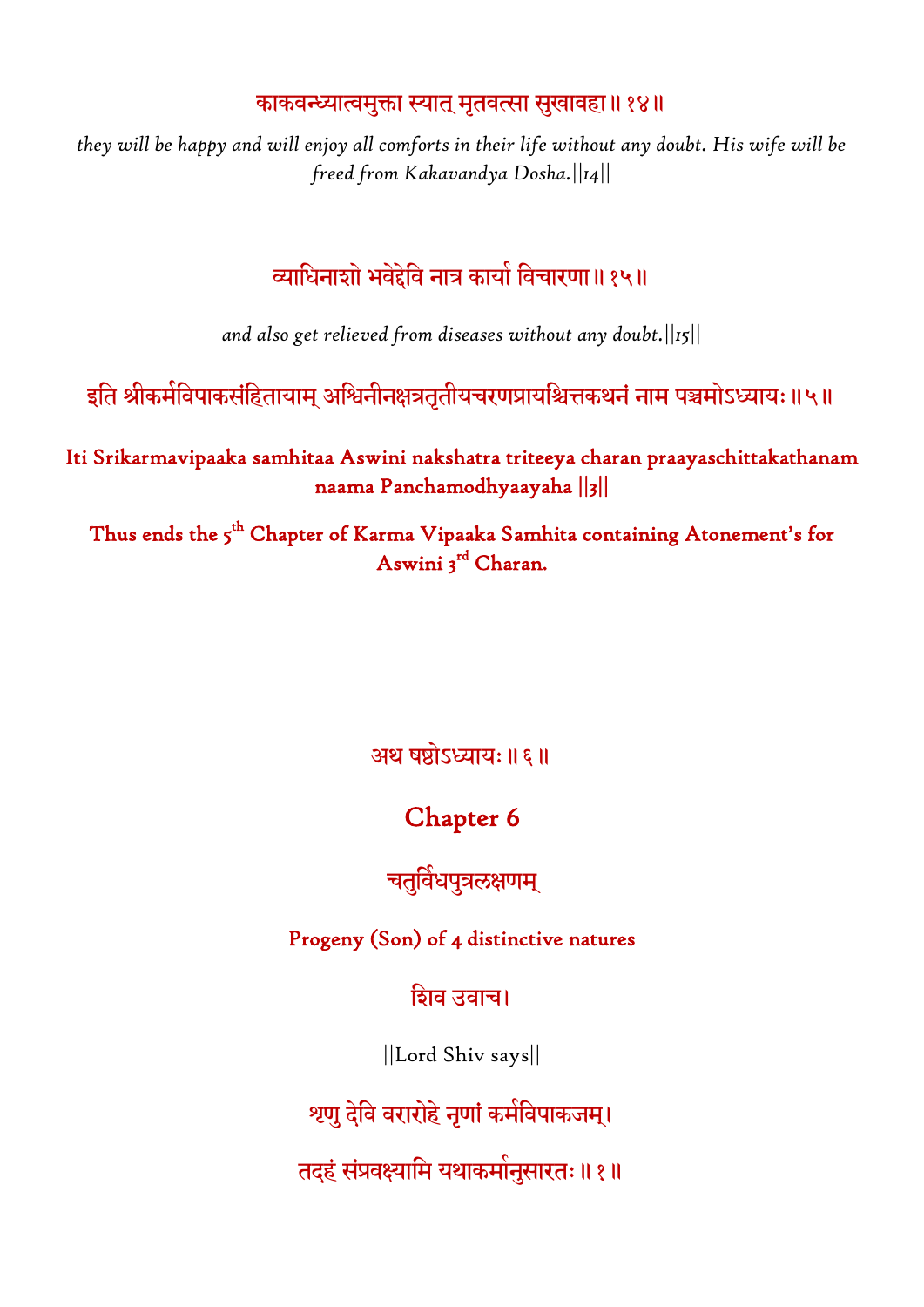*Listen Parvati, I will continue to tell about the returns that humans get to experience because of their past life deeds whether it may be good or bad.||1||*

## पुत्रा बहुविधा देवि लौकिका वै विचक्षणाः।

### जायन्ते नात्र संदेहस्तत्सवे श्रणु वल्लभे॥२॥

*People may beget distinctive children out of which some may be clever because of their past life punya karmas||2||*

#### प्रथमः पुण्यसंबन्धो मातापितृप्रियः सदा।

## सुसेवानिरतो नित्यं पितुमोतुश्च यत्नतः॥३॥

*Hei Devi, Only because of the good deeds of past life couple beget children who love and adore them the most, look after them with care.||3||*

### आजान्ममरणाद्देवि पितुराज्ञां करोति च।

## मरणे पितृमात्रोश्च श्राद्धं कुर्यादिने दिने॥४॥

*they will be obedient to their parents and they obey all their orders and help them in their work and after the death of parents son's will perform the last rites for them with utmost importance,||4||*

## पितृश्राद्धं विना देवि भोजनं न करोति हि।

### द्वितीयः शत्रुसंबन्धी तस्य चेष्टां च मे श्रणु॥५॥

*and will not eat anything without performing shraadha to their parents. Hei Parvati, now listen to the details of how an enemy in the past life will be the son in the present Janma.||5||*

पूर्वजन्मप्रसङ्गेन शत्रुः पुत्रः प्रजायते।

जन्मतः शत्रुरूपेण मातापित्रोविरोधकृत्॥ ६॥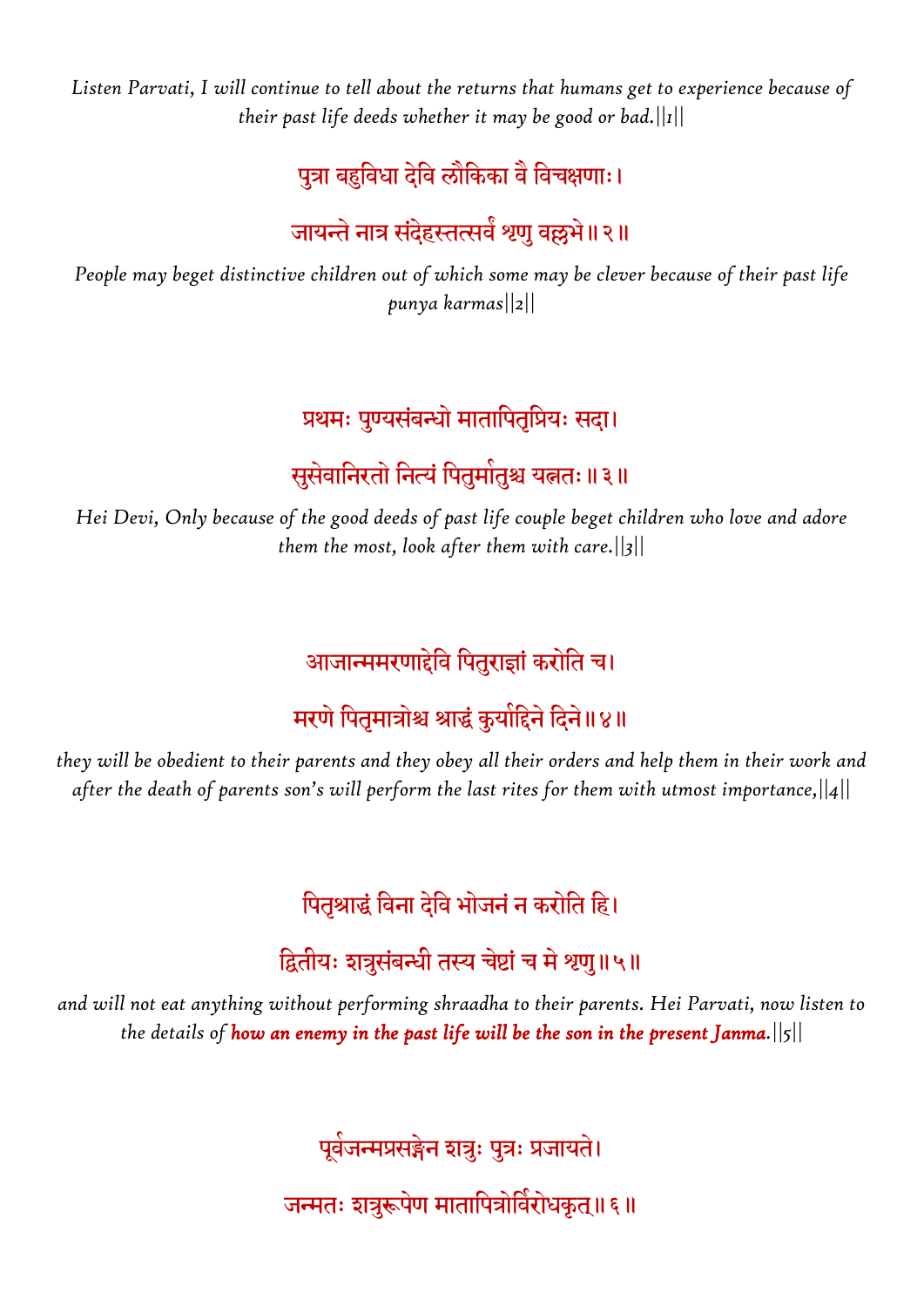*Because of the past life deeds enemy of the previous birth can also be born as son for a native in this birth who always hates them (Parents), disobeys and opposes them.||6||*

## तत्कमे कुरुते येन तयोः क्लेशोऽभिजायते।

#### तृतीय ऋणसंबन्धान्मत्तः शृणु वरानने॥७॥

*Always does deeds which bring sorrow and distress to the parents. Hei Parvati, 3rd type of children will be born to a native in connection with the debt or obligation will be as such,||7||*

### ऋणं यस्य गृहीतं तु न दत्तं हठतः प्रिये।

#### तदा पुत्रत्वमाप्नोति द्रव्यदाता नसंशयः ॥८॥

*Hei Priye, one who is in debt to a person and has not requited it, the latter who has given the debt will be the child of the former in the present birth without any doubt.||8||*

## पितृद्रव्यं प्रयत्नेन गृह्णाति हठतः प्रिये।

## द्यूतवेश्याप्रदानेन व्ययं कुर्यादिने दिने॥९॥

*Listen Devi, a native begets a child one who will forcefully acquire the money of the native and will waste it in gambling and on harlot.||9||*

## यदा द्रव्यविहीनश्च पिता भवति वै प्रिये।

### तदा मृत्युमवाप्नोति युवरूपो न संशयः ॥१०॥

*And the native will die because of this worry of losing his wealth due of the expenses made by his son with no doubt||10||*

चतुथौ पित्ररूपेण पुत्रो जायेत पार्वति।

स्थापितं द्रव्यमन्यस्य न दत्तं पूर्वजन्मानि॥११॥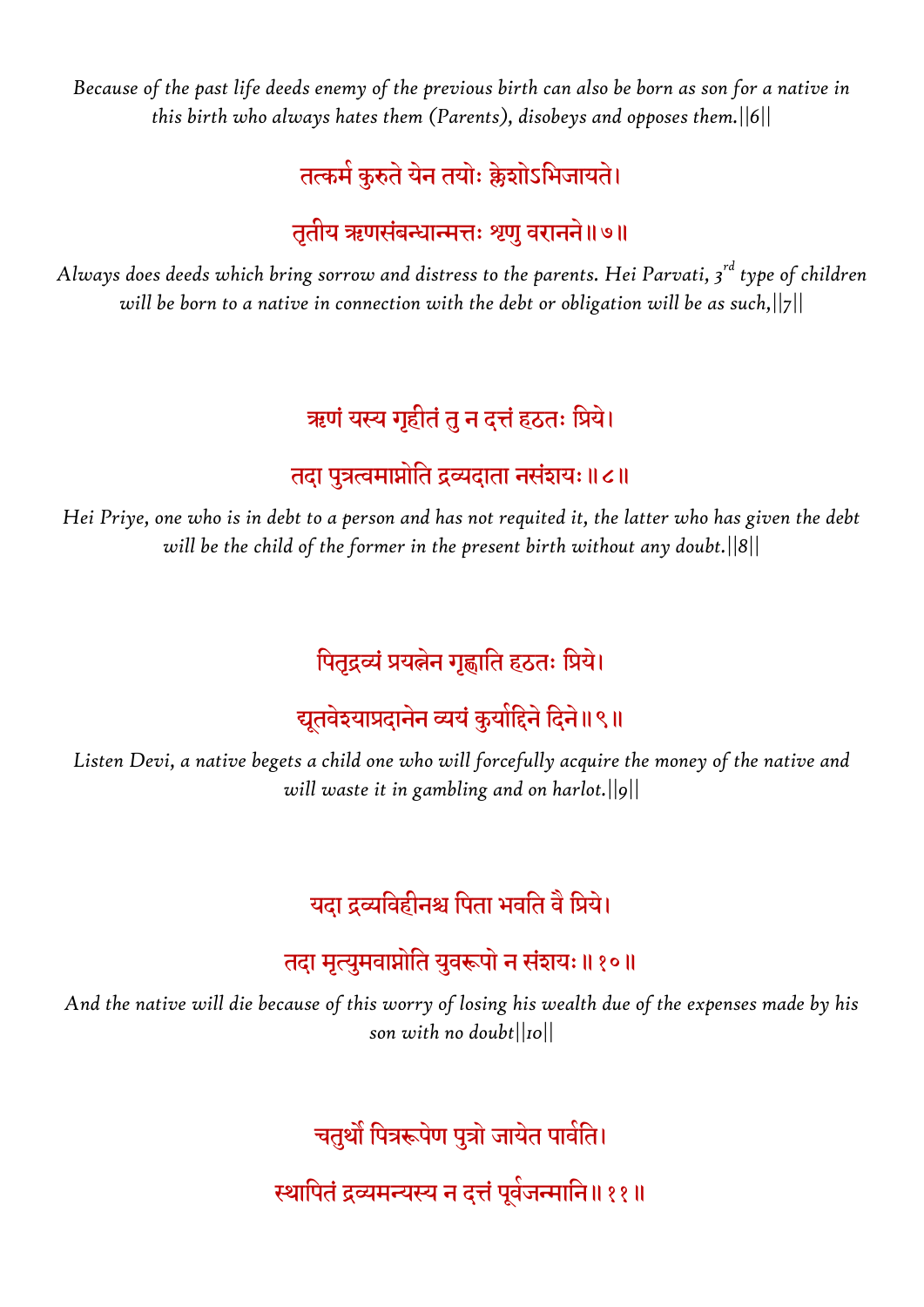*Hei Parvati, the fourth type of children will be born in relation with friendship. If a person has buried some one's money or gold and has not returned it,||11||*

## तत्संबन्धस्वरूपेण पुत्रो जातस्तदा शिवे।

## बहुप्रीतिं पितुभ्यां च पितव्ये गोत्रजे तथा॥१२॥

*he/she will become the son in the present birth for the former because of this relation. Hei Shive, that child will have love and care for the parents and kinsman.||12||*

## बहूद्यमो गुणी भोक्ता पितुः शिक्षासु तत्परः।

## यत्करोति गृहे कमे सुखदं जायते हि तत्॥१३॥

*The child will be trustworthy, virtuous, obeys and respects father very much, does deeds which bring happiness to everyone at home.||13||*

## पूर्वरूपो यदा देवि पत्नीपुत्रसमन्वितः।

## ततः शरीरं वै त्यक्त्वा धनं गृह्या ततः प्रिये॥१४॥

*And when he attains teenage will be an apt husband, happily enjoys life with wife and children, inherit his father's wealth and finally after death acquires paraloka*<sup>4</sup> *. Hei Parvati, Obtaining wife and children depends only upon the past life karmas of a native.||14||*

चतुर्थचरणप्रायश्चित्तम्।

## अथ वक्ष्यामि ते देवि चतुर्थचरणं शिवे।

## नक्षत्रतुरगस्यैव प्राणिनां नियतं श्रणु॥१५॥

*Listen Devi, I will now continue with details of the past life of beings born in Aswini 4th charana.||15||*

## कोशलापरतो देवि सरय्वा उत्तरे तटे।

**.** 

<sup>4</sup> Its another world were a person goes after death.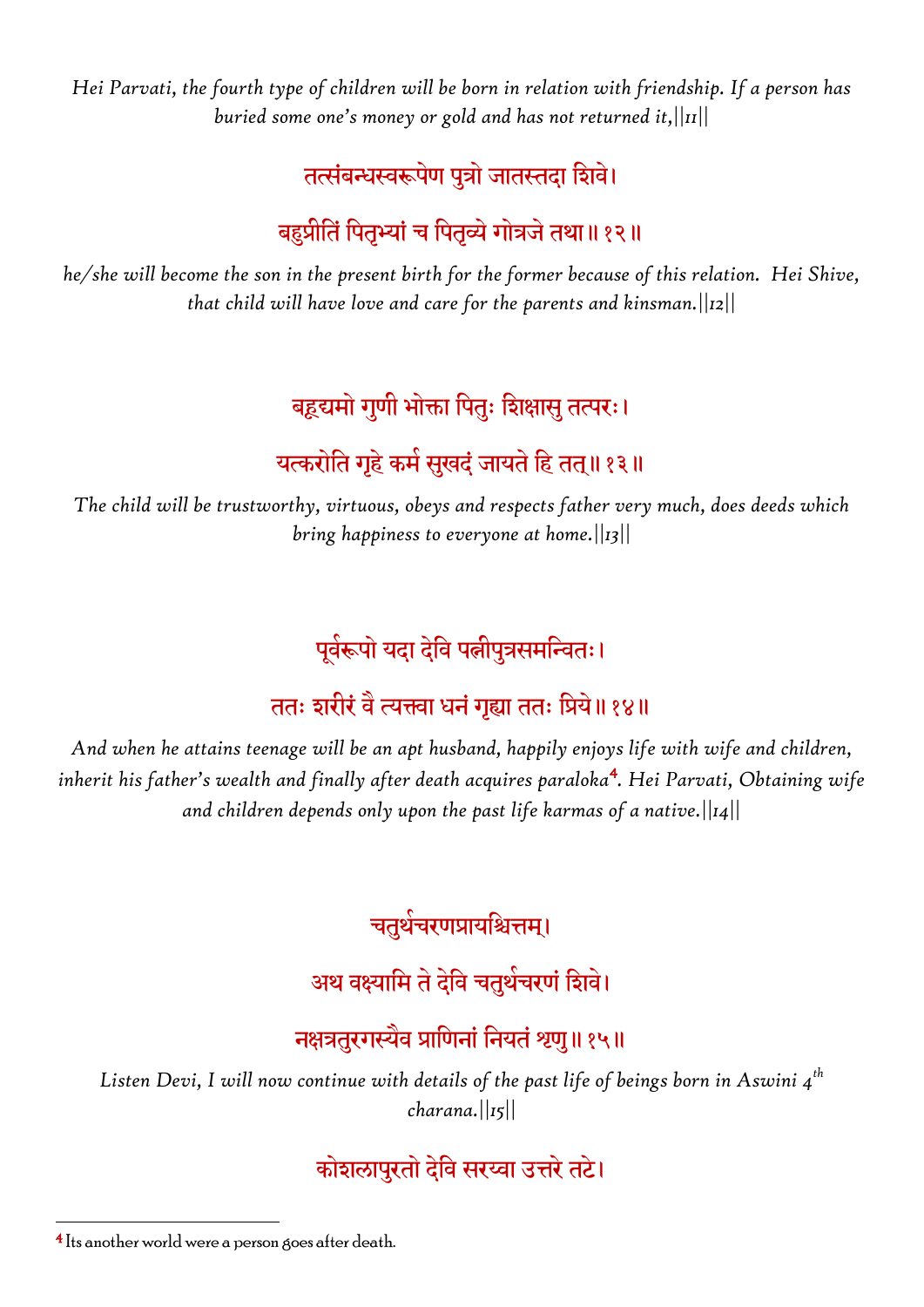### तत्र क्षत्री वसत्येको नगरे नन्दने तदा॥१६॥

*Aswini 4th paada native was a Kshatriya in the previous birth and stayed in a town called Nandana with is located on the northern bank of river sarayu which is in Kosala (Ayodhaya) Pura.||16||*

#### स च धर्मविहीनस्तु लक्ष्मणेति च नामतः।

### तस्य भायों विशालाक्षी कल्याणी नाम सा प्रियं॥ १७॥

*His name was Lakshaman, irreligious and was not interested in performing any of his daily rituals. His wife Kalyani was auspicious in appearance and had eyes which were like lotus flowers.||17||*

### कुलटा यौवनोन्मत्ता परपुंसि रता सदा।

## व्यापारं कारयामास वस्त्रहेमादिकस्य हि॥१८॥

*She was an unchaste woman, inebriate of her youth and always interested in other men. She used to sell posh cloths and gold jewelry.||18||*

### उद्यमं बहुधा कृत्वा द्विजैः सह वरानने।

### एवं बहुतिथे काले विप्रद्रव्यं तु चोरितम्॥१९॥

*Kalyani always used to transact more with Brahmin customers, days passed by and once she got into stealing a Brahmin's wealth.||19||*

तेन शोकेन विप्रस्तु शीघ्रं पञ्चत्वमागतः।

ततो बहुतिथे काले राजपुत्रस्य पञ्चता॥२०॥

*The Brahman was distressed and died worrying about that wealth. Her husband Lakshaman too died as the days passed by||20||*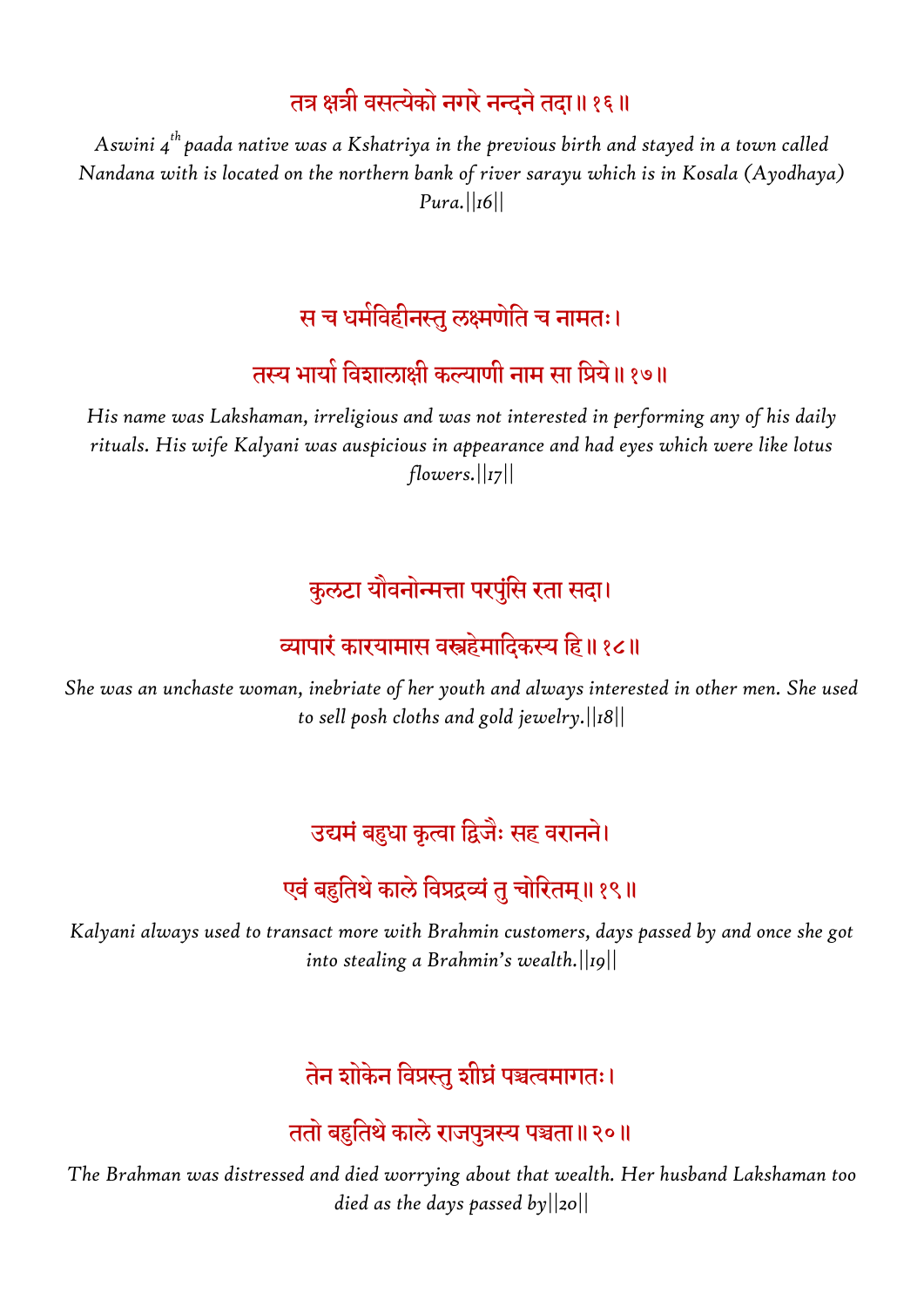#### गतः स नरकं घोरं निरुच्छ्वासं सुदारुणम्।

#### षष्टिवर्षसहस्त्राणि भुक्त्वा नरकयातनाम्॥२१॥

*and for repentance got into a hell which was dreadful, he was tortured there for 60,000 years||21||*

### नरकान्निः सतो देवि वृषयोनिः पुराऽभवत्।

#### ततो वै राजपुत्रस्तु मानुषत्वमुपगतः ॥ २२ ॥

*Hei Devi, after getting out of that furious hell he took birth as an Ox, and then as a human.||22||*

## पुरा तु यत्कृतं पापं तदिहैव प्रभुज्यते।

### मित्रस्य वञ्चनाद्देवि पुत्रस्यैव च पंचता॥२३॥

*Because of decent punishment in the hell he was cleansed with the bad karma of betraying his friend. Hei Parvati, the past karma of betrayal, made his progeny die||23||*

## काकवन्ध्याऽभवत्पत्नी दुःखशोकसमन्विता।

## तस्य पुण्यं प्रवक्ष्यामि पूर्वपापस्य निग्रहम्॥२४॥

*and because of Kakavandya Dosha his wife was not able to deliver a child and was very anguish with it. I will now let you know about the atonement to be done to beget children.||24||*

## गायत्रीलक्षजाप्येन सर्वे पापं प्रणश्यति।

## कूष्माण्डं नारिकेलं वा स्वर्णयुक्तं सहाम्बरम्॥२५॥

*Chanting Gayatri Mantra for 1 Lakh times cleanses the bad karma and then with some gold and cloths as dakshina, a Kushmaanda (A kind of Pumpkin gourd with pumpkin ash in color) and Coconut should be donated||25||*